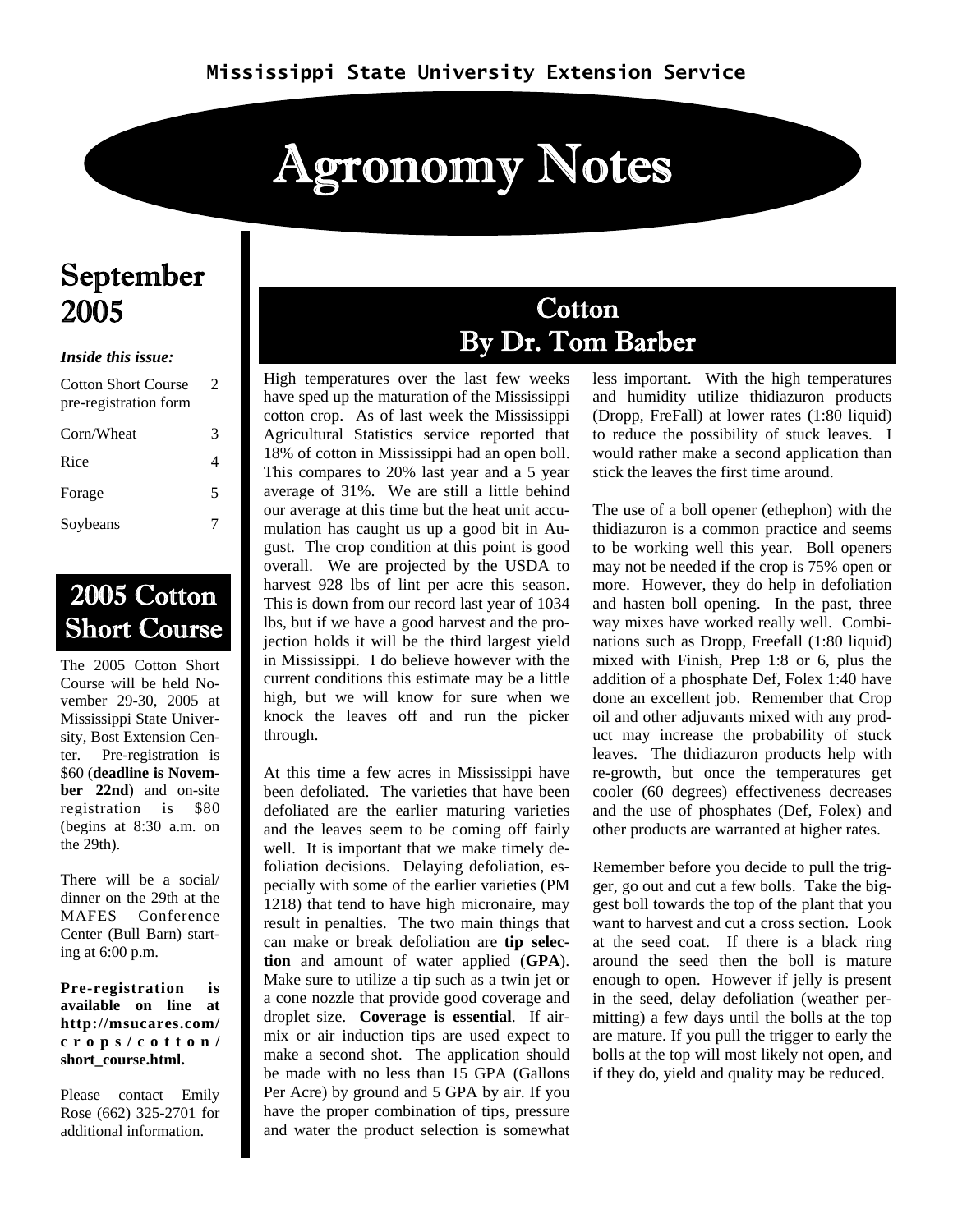# **PRE-REGISTRATION FORM**



### **November 29-30, 2005 Mississippi State University**

**Pre-registration and information available on line at: http://msucares.com/crops/cotton/short\_course.html** 

Please print or type

| <b>Institution or Firm and Server Server Server Server Server Server Server Server Server Server Server Server Server Server Server Server Server Server Server Server Server Server Server Server Server Server Server Server S</b> |                                                       |                                                    |
|--------------------------------------------------------------------------------------------------------------------------------------------------------------------------------------------------------------------------------------|-------------------------------------------------------|----------------------------------------------------|
|                                                                                                                                                                                                                                      |                                                       |                                                    |
|                                                                                                                                                                                                                                      |                                                       |                                                    |
|                                                                                                                                                                                                                                      |                                                       |                                                    |
|                                                                                                                                                                                                                                      |                                                       |                                                    |
| Social/Dinner on 29th at the                                                                                                                                                                                                         |                                                       |                                                    |
| Will attend the social/dinner on the 29th.                                                                                                                                                                                           |                                                       | Pre-registration \$60<br>On-site registration \$80 |
| Will not attend the social/dinner on the 29th.                                                                                                                                                                                       |                                                       |                                                    |
|                                                                                                                                                                                                                                      | Pre-registration DEADLINE is November 22nd.           |                                                    |
|                                                                                                                                                                                                                                      | On-site registration begins at 8:30 a.m. on the 29th. |                                                    |
| Mail pre-registration form and payment to Cotton Short Course, Attention Emily Rose, Box 9555,<br>Mississippi State, MS 39762. Please make check payable to MSU-ES Cotton Short Course.                                              |                                                       |                                                    |
| For office use only:                                                                                                                                                                                                                 |                                                       |                                                    |
| Date received__________Confirmation #__________________________________Check___________Cash______                                                                                                                                    |                                                       |                                                    |

Page 2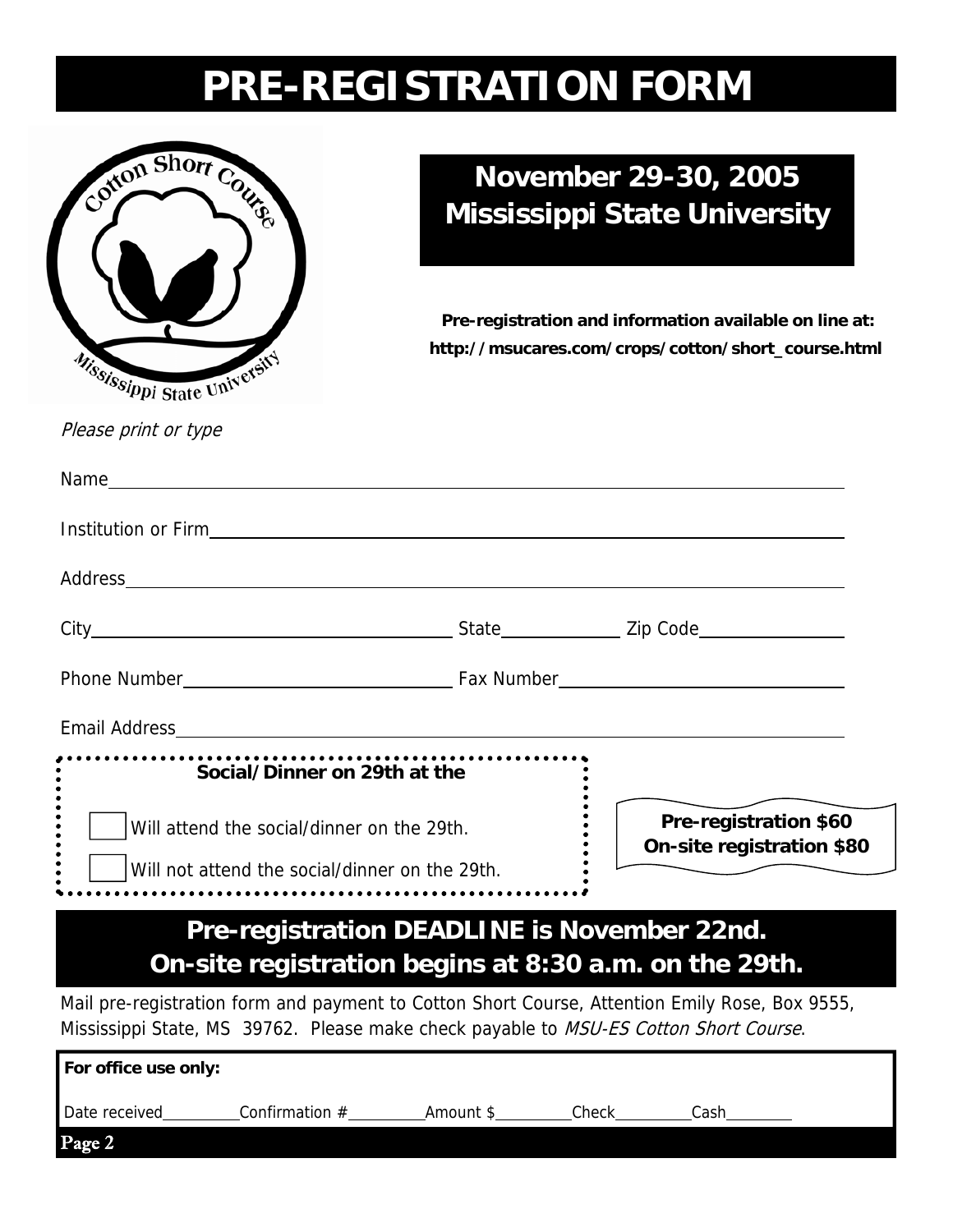# Corn/Wheat By Dr. Erick Larson

**Hurricane damage tips –** Producers should begin harvesting lodged corn as quickly as possible. Harvest progress of lodged corn may be up to five times slower than normal, so growers should aggressively harvest mature corn, despite moisture content. Growers should take this action because the likelihood of grain quality deterioration and harvest losses are much higher than normal, and may increase substantially if wet weather is prevalent this fall. Field drying rates of severely lodged fields will be much slower, compared to normal (0.6% moisture per day), simply because aeration and exposure are reduced. Furthermore, as average daily temperatures begin to drop, field drying may virtually cease.

**Combining lodged corn -** Operators must slow combine speed to a crawl in order to pick up and feed the tangled pile of fallen corn into the machine. Combine harvest is generally more efficient when traveling opposite the predominant direction the corn stalks are laying. For example, if the stalks are lying towards the west, drive the combine in the east direction. Soybean platform headers may actually work more efficiently than corn heads on nearly flattened corn (less than six inches above ground level).

**Harvest aids -** Pre-harvest herbicide application may be necessary to kill morningglories or other weed species, which could hamper harvest considerably. The most effective herbicide treatment as a harvest aid for morningglory control is a combination of Gramoxone Max  $(1 \text{ pt/a.} + \text{NIS})$ 0.25% v/v) and Sodium Chlorate (3 lbs/a). This herbicide combination needs to be applied at least 14 days prior to harvest (please check product labels for specific instructions).

**Corn header attachments -** Several companies manufacture aftermarket attachments to assist corn headers gather fallen corn. These devices are designed to help pull lodged stalks along the snout into the feeder mechanism. These devices can be grouped into two general types: reel-type fingers and feeder-type attachments.

#### **Reel-type attachments:**

Kelderman Corn Reel http://www.keldermanairride.com/category.php?id=2 2686 Highway 92 East Oskaloosa, IA 52577-9685 1-800-334-6150

Meteer Manufacturing http://www.meteer.com/ag/combine/reels/reels.html

RR1 Box 221 Athens, IL 62613 Phone (217) 636-8109

Minden Machine Shop Inc http://www.mindenmachine.com/cornreel.htm 1302 K Road Minden, NE 68959 1-800-264-6587

Will Manufacturing http://www.holton.k12.ks.us/iht/willmfg/cornreel.html 19642 X Road Denison, KS 66419 Phone: 785-935-2304

St. John Welding and Mfg., Inc. http://www.stjohnwelding.com/St\_John\_Weldin/ Homex.html P.O. Box 175

St. John, KS 67576 1-800-549-3289

Heritage Machine and Welding http://www.hmwinet.com/corn\_reel.htm 1001 W. Locust

Bloomington, IL 61701 1-800-274-0440

#### **Feeder-type attachments:**

Corn Saver http://www.cornsaver.com/information/ 5200 N. Columbia St. Plainview, TX 79072 800-536-1022

Roll-A-Cone http://www.roll-a-cone.com/harvesting\_attachments.htm 7655 Roll-A-Cone Road Tulia, TX 79088 (806) 668-4722

**Lodged corn evaluation –** Hurricanes Katrina and Dennis as well as late-July thunderstorms passing through various regions in the state during late July caused substantial stalk and root lodging in many corn fields. The degree and type of lodging often differ considerably depending upon man-

*Continued on page 4*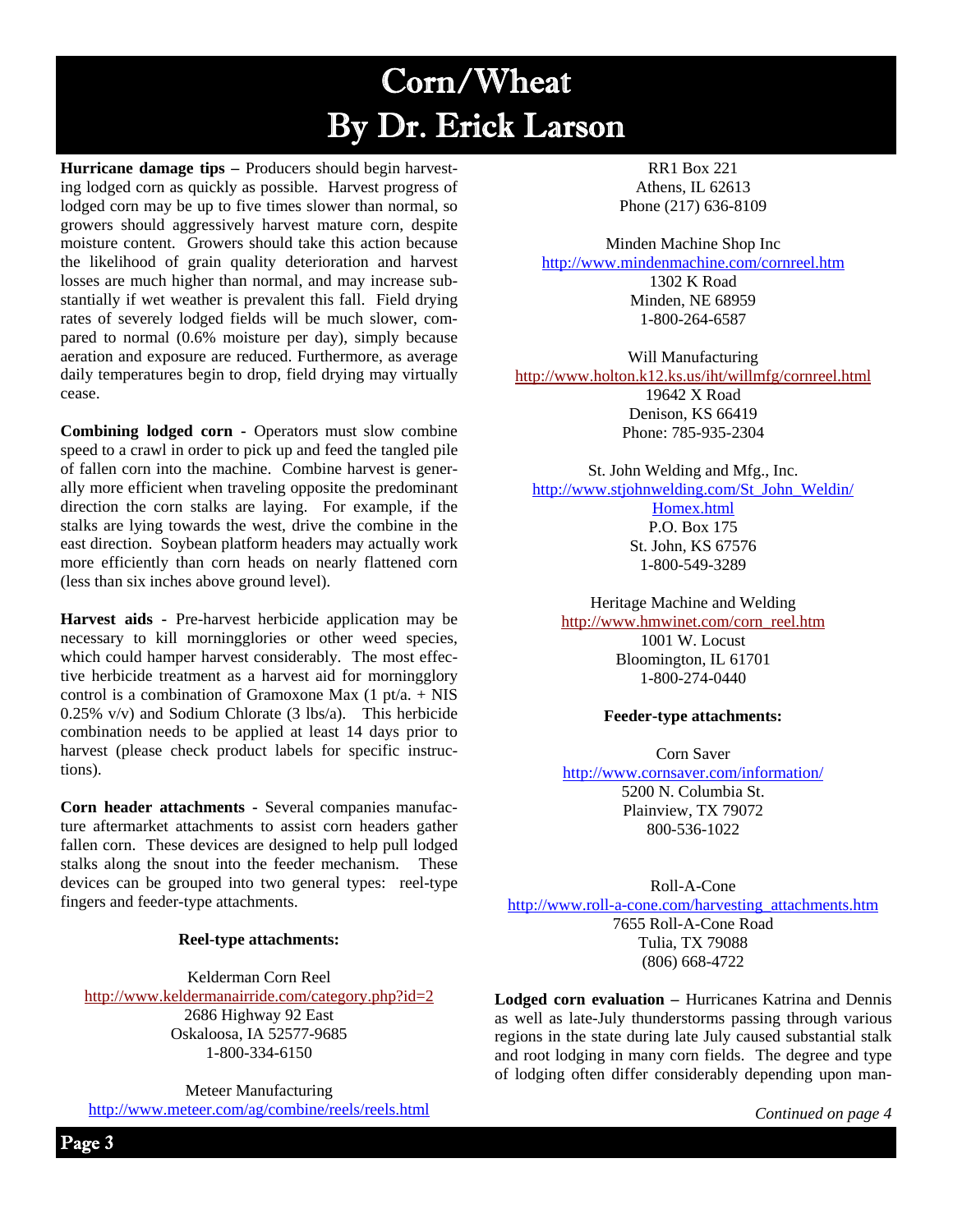#### *Corn/Wheat, Continued from page 3*

agement factors. Root lodging occurs when environmental forces exceed the ability of the root system to provide lateral support to the corn plant. This causes the entire corn stalk to lean or collapse from ground level, usually dislodging part of the root system from the soil. This differs from stalk lodging, where stalk internodes above ground collapse. Root lodging often results in sizable portions of a field where all plants lodge from the weight of adjacent stalks falling onto others. Root lodging often occurs as plants approach maturity, because the mass of the plant is more than any other time during the season (ear weight is maximum and the stalk is full of water). Thus, less force, usually in the form of wind, is required to push stalks over. Of course, exposure to strong winds, largely determine the degree of both stalk and root lodging. However, many types of stress, including excessive plant population, inadequate fertility, presence of rootless corn syndrome and excessively wet or dry conditions can restrict root development and/or encourage late-season root rot and thus, promote root lodging. Hybrids also differ considerably in their characteristics and ability to resist root lodging. Thus, many seed companies rate hybrid's ability to resist root and stalk lodging separately. I definitely encourage everyone to evaluate hybrids in strip trials or side-by-side comparisons, since root and stalk lodging differences are vividly apparent in many trials this season.

**Aflatoxin tips –** Although the likelihood of aflatoxin is only moderate this season, since mid-season temperatures were generally near or below average, improper grain handling can quickly promote aflatoxin development after harvest. Our typical hot, sultry harvest weather can promote rapid aflatoxin development if grain is not handled properly during harvest, storage and delivery. High moisture grain should be immediately dried to below 15% moisture or hauled to an elevator (which will dry the grain). Wet grain should not be stored in trucks, combines, bins or any nonaerated site more than 4-6 hours before beginning drying. These conditions are critical to grain quality, because the fungal growth which causes aflatoxin will escalate to excessive levels very quickly in wet, warm grain. Conversely, fungal growth becomes relatively dormant when grain moisture drops below 15%. Producers should thoroughly sanitize handling and storage facilities before and during harvest to eradicate these potential contamination sources. Producers should also expect substantial variability from chemical analyses for aflatoxin quantification and detection. Substantial aflatoxin testing variability is common because few kernels are normally contaminated with aflatoxin (less than 0.1 percent), but concentration in individual kernels is often very high.

#### **WHEAT**

**Wheat Varieties** - The 2005 MSU Wheat and Oat Variety Trials are now available on the MSUcares.com website or at your county MSU Extension Service office. Variety evaluation should be based primarily upon yield history (particularly on different soil types or management regimes), plant characteristics (including maturity, straw strength and height) and disease resistance for predominant pathogens in the region. During the past five or six years, Stripe rust has become a major disease problem on wheat grown in the mid-south. This past season, Stripe rust infected our wheat earlier and more substantially than in the past. Susceptible wheat varieties were severely infected at nearly all variety trial locations, causing substantial yield reduction. Thus, growers should likely utilize wheat varieties with considerable resistance to Stripe rust, particularly since it often flourishes earlier than other diseases.

## Rice By Dr. Nathan Buehring

Katrina came and left her mark on the Mississippi rice crop. This was a very tough storm with high winds. Wind speeds were between 30 and 40 MPH for over 12 hours straight, and I believe the highest wind speed was near Hollandale at 70 MPH. When I left my office on Monday evening following the hurricane, I was expecting to see 80 to 90% of our rice crop on the ground. However, a good bit of the rice crop withstood the high winds and did not lodge over. While surveying the damage this past week, I believe 40 to 50% of our crop is down. It is not as bad as I had expected, but it is bad enough. Some producers South of Highway 8 have 80 to 90% of their crop on the ground. This is just due to there being more rice ready to harvest in this area.

Yield reductions, as a result of down rice, will be in the range of 15 to 25 bushels/A. The effect on rice quality will depend on how the weather treats us over the next couple of months. If we have good harvest conditions, I would not expect to lose too much in quality. If we get into a rainy pattern, quality will definitely go down.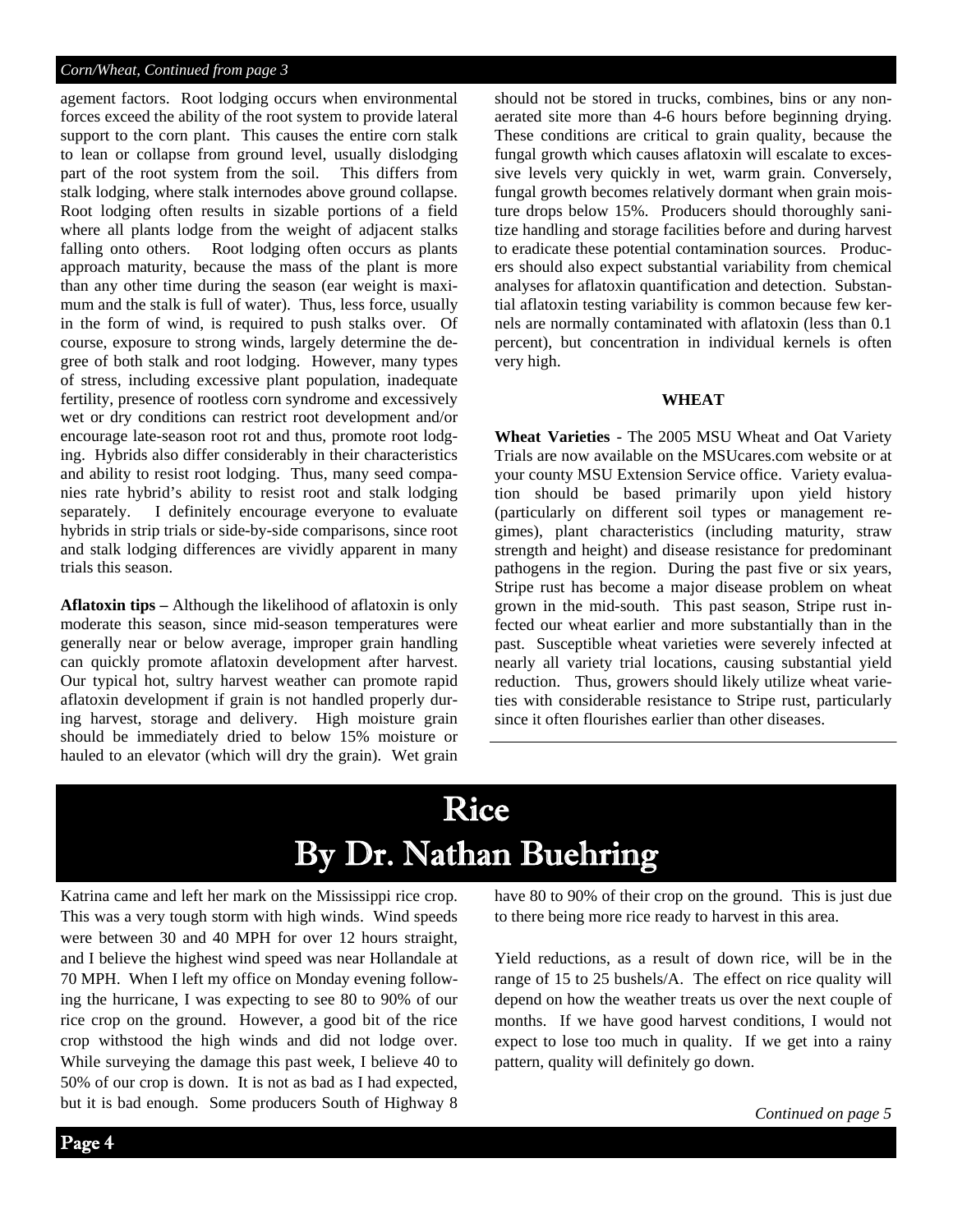#### *Rice, Continued from page 4*

Extra combines and draper headers are pretty much nonexistent due to the need for increasing harvesting capacity. With down rice, these combines will have to be slowed down. I know it can be aggravating running at snails pace-I have been there. As you change harvesting conditions and/or varieties, be sure to check that your combine is set appropriately. If you have grain loss monitors, be sure to keep them calibrated accurately as well. Also, the header reel will need to run faster to pick up the rice and get it into the header before the grain shatters off the panicle.

Phone calls were starting to slow down right before harvest. However, they have picked back up due to Katrina. One of the biggest questions is-Will sodium chlorate help dry down lodged rice? It will help to a certain extent. It will be difficult to get spray coverage on rice that is under a thick mat of straw. Therefore, total desiccation will be hard to accomplish in these conditions. To get the best coverage as possible, I would up the GPA to 10. Sodium chlorate rates to consider would be in the range of 3 to 6 lbs/A. On greener foliage, I would use higher rates.

Another main point I want to make is do not get ahead of your combines. If you are using sodium chlorate, be sure that you will be able to get the rice out within 7 days. Also, look at the 7 day weather forecast and see if weather could potentially impact your ability to get the rice out. If it looks like it is going to rain, do not apply sodium chlorate on as many acres. If the rice moisture drops below 15%, rice is subject to rewetting and drying cycles caused by rain or heavy dews, which will reduce head rice yields.

Post-harvest management is a requirement for maximum milling yields. The following are tips to maximize milling yields: 1) avoid leaving high moisture (18-20%) rice on trucks or in combines for more than 24 hrs and low moisture  $(16-18%)$  for more than 48 hrs, 2) avoid using high heat (> 90E) and high volumes of air to dry high moisture rice (set temperature to 85 to 90E for rice that is above 15% moisture) 3) avoid placing rice with a moisture difference of 3% in the same bin, 4) avoid placing high moisture rice on top of low moisture rice in the bin. Keeping these key things in mind can result in a high quality crop.

This will probably be one of the most expensive rice crops Mississippi has every produced, especially due to high fuel costs, the dry growing season, and problems we encountered early on this season. This was not a total disaster for us. I had expected the crop to be worse off than it is after this storm. Keep in mind, things could always be worse. If you have any questions or concerns, please do not hesitate to call.

Once again, September is Rice Month. The Annual Rice Luncheon sponsored by Delta Rice Promotions will take place September 16, 2005 from 11:00 a.m. to 1:00 p.m. in Cleveland, MS at Delta State University-Walter Sillers Coliseum.

## Forage By Dr. Richard Watson

#### **Seed Drill Calibration- An important step towards establishing a successful forage crop and reducing the cost associated with wasted seed.**

Fall is a busy time of the year for forages. It is a time when millions of pounds of annual ryegrass, tall fescue, and various clover seed are planted in the Southeast USA. The methods of planting range from broadcasting with a fertilizer spreader to no-till seeding with a sod drill. Irrespective of the seeding method, correct calibration of the seeding equipment is vital in ensuring enough seed is planted for the successful establishment of the crop. Correct calibration will also help prevent wastage of seed and money from using a seeding rate that is much higher than necessary.

Most commercially available seed drills have charts that indicate the settings for different rates of some of the most common forage crops. However, they may not include all of the commonly used forage crops, and even of they do, it is still important to go through the calibration process to ensure that the charts are correct for the particular seed you are using. Seed varies greatly in size and weight between species and sometimes even between varieties within a species. For example, most clovers have a relatively small heavy seed while ryegrass and tall fescue have a larger less dense seed. Therefore, it is not a good idea to use the same drill setting for these two seed types. The first step in calibrating your seed drill (or broadcast spreader) is to determine what the recommended seeding rate is for the particular crop you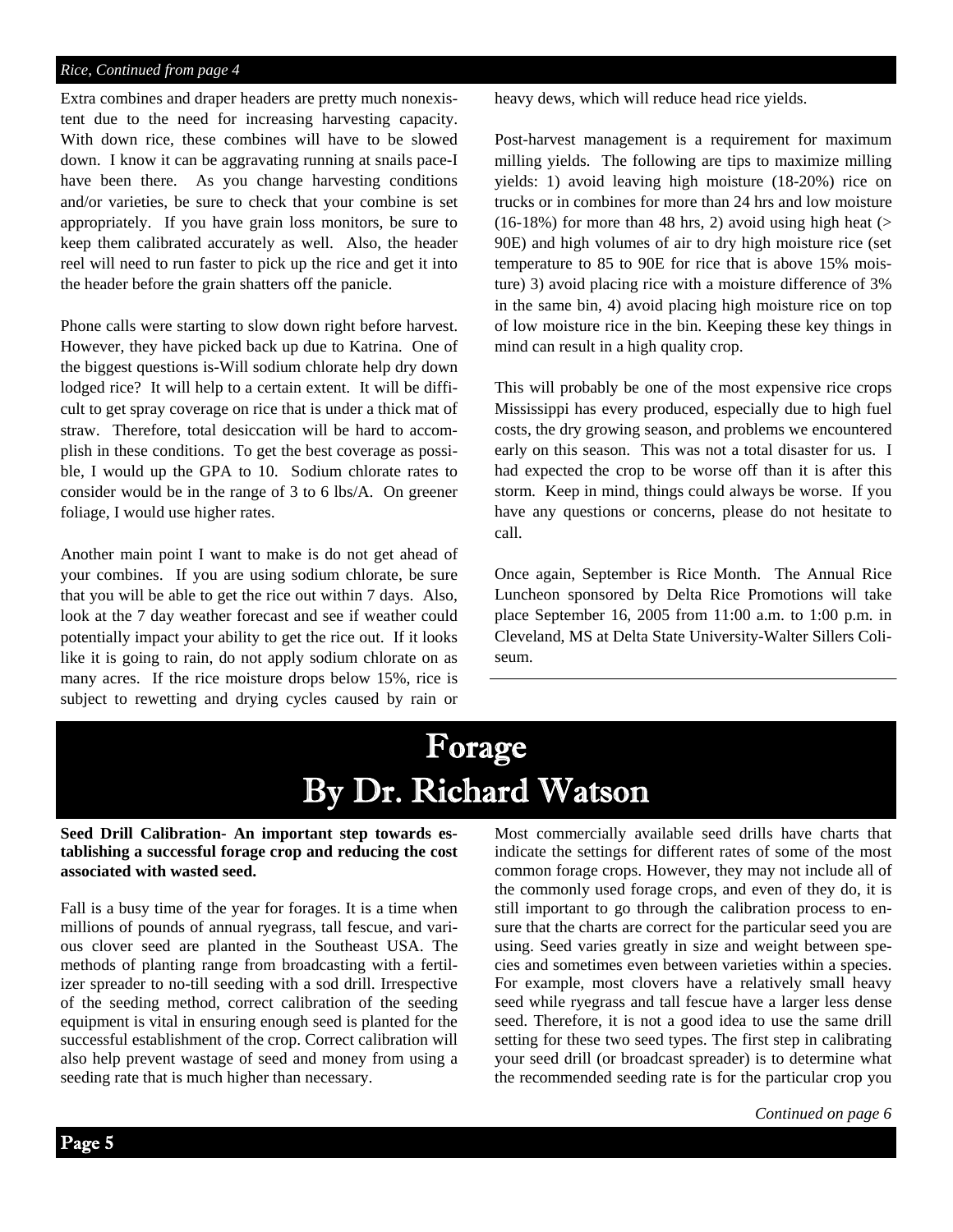#### *Forage, Continued from page 5*

are planting. Table 1 shows the seeding rates and depths for many of the commonly used forage crops in Mississippi.

| Table 1 Seeding rate and depth of common Mississippi |  |  |
|------------------------------------------------------|--|--|
| <b>Forage Crops.</b>                                 |  |  |

| <b>Forage Seed</b> | <b>Seeding Rate</b> | <b>Seeding Depth</b>        |
|--------------------|---------------------|-----------------------------|
|                    | (lb/A)              | <b>Inches</b>               |
| <b>Grasses</b>     |                     |                             |
| Annual Ryegrass    | $20 - 30$           | $0 - 1/2$                   |
| Tall Fescue        | $20 - 25$           | $\frac{1}{4} - \frac{1}{2}$ |
| Cereal Rye         | 90-120              | $1 - 2$                     |
| Wheat              | 90-120              | $1 - 2$                     |
| <b>Clovers</b>     |                     |                             |
| Arrowleaf          | $5 - 10$            | $0 - 1/2$                   |
| Ball               | $2 - 3$             | $0 - 1/2$                   |
| Crimson            | $20 - 30$           | $\frac{1}{4} - \frac{1}{2}$ |
| White (Ladino)     | $2 - 3$             | $0 - 1/4$                   |
| Red                | 12-15               | $\frac{1}{4}$ -1/2          |

*Adapted from Southern Forages 3rd Edition, Ball, Hoveland and Lacefield 2003.* 

Once you know the desired seeding rate, you can begin setting your drill.

First you need to make sure that the drill is clean and in good working order. Cobwebs, old seed and dirt can block the pipes that carry the seed from the seed box to the coulters, so these need to be cleaned out. Any old dirt should be removed from the coulters to make sure the seed flows as it should and that it is placed at the correct depth for germination. A blocked coulter will lead to "skips" in the drill rows, which will ultimately result in a thinner stand. Once you have made sure that the drill is working as it should, you can begin the calibration process. If your drill has a chart indicating the correct settings for the seed you are planting, then you can start at that setting. If the chart does not have a setting for the seed, or you have lost the chart, you will need to start at the lowest setting and work your way up until you get the desired rate.

Step 1. Pour a small amount of seed into the seed box so that all the outlets are covered.

Step 2. Remove the hoses from the seed box outlets and place collection devices over the outlets (I use small Ziploc bags attached over the outlet with rubber bands or cable ties).

Step 3. Measure a distance of 100 feet and the width of your drill. This will give you the area in which the seed is dispensed (i.e. 100 feet x drill width  $=$  area). You can then lower the drill and run it for 100 feet. If you have a 12 foot drill your total area covered will be 100 feet  $x$  12 feet = 1,200 square feet. An acre is 43,560 square feet so to get the acres covered by your drill you need to divide the area by 43,560

(i.e. (100 feet x 12 feet)/43,560 =  $0.0275$  acres).

Step 4. While your're running the drill over the 100 feet, the plastic bags should be collecting the seed being dispensed from the outlets. Combine all the seed from the bags and weight with a set of kitchen scales. The weight of the seed is how much was dispensed over the 0.0275 acres. To convert this into pounds/acre you will need to divide the weight by 0.0275.

(For example, if your weight was 0.55 lbs your rate/acre would be 0.55/0.0275 = 20 lbs/A).

Step 5. If your measured seeding rate is either higher or lower than that desired, you will need to adjust the drill and repeat steps 2-4 until you get the correct rate.

Alternatively, if you know the circumference of your ground wheel (i.e. the distance traveled in one revolution of the ground wheel), you can lift the drill off the ground and rotate the wheel a given number of times to achieve the desired distance. For example, if you have a ground wheel that travels 5 feet in one revolution you can spin the wheel 20 times to get your 100 feet of distance.

After you have done this a few times you will get a pretty good feel for which settings will achieve certain seeding rates. Remember to record this information for future reference so next year you will know where to start. Even if you know the setting from the previous year, it is still a good idea to check that the setting is still accurate as equipment can lose its precision over time and may need to be adjusted. The calibration process can also help identify any mechanical problem before you begin sowing the seed you just paid for.

Calibration does not take a lot of time and it can save us money and ensure that we have the best chance of achieving good establishment of our forage crop.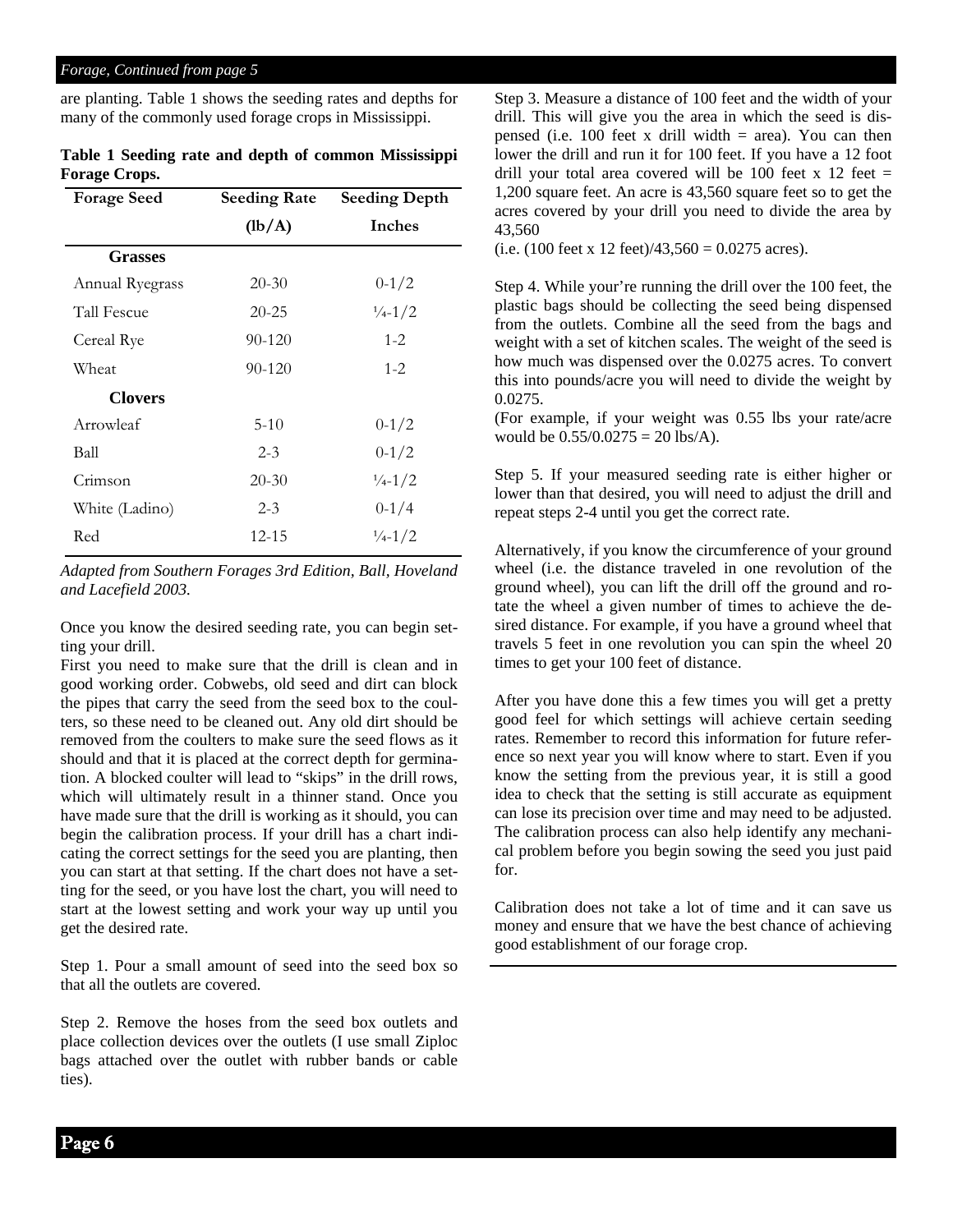# Soybeans By Dr. Alan Blaine

Yields have been well above expectations thus far. Ranging from 80 and 90 bushels (irrigated) to the mid 20's. As a whole, growers are amazed at dryland yields where little if any rainfall fell on the crop. Early planting/ early maturing varieties were the answer and this will be the norm for the Mississippi crop in the future. Approximately 20% of the crop was harvested prior to Katrina but what we had hoped would be a good week was hampered by wet conditions, fuel shortages, and dampened spirits.

The soybean crop faired better than other crops following Hurricane Katrina. South of I-20 and east of I-55 were the hardest hit areas but I have not personally surveyed crops in this area thus far. However, whether you have 5 acres or 5,000, what we just experienced was devastating and the effect will be felt for years to come.

Five main concerns have surfaced due to Katrina:

- 1. Some fields that were ready to harvest experienced some shattering due to the beating rains, wind and delayed harvest.
- 2. The biggest problem I have observed is flooding. Although only for short durations this occurred in many areas.
- 3. Harvest will have to be slowed where plants are severely lodged or are leaning in one direction.
- 4. If harvest had to resume soon after the hurricane, rutting of fields will occur adding additional expense to next year's crop. However, even in areas where 5-7 inches fell it was so dry that the ground absorbed it very well.
- 5. River traffic will be slowed due to low levels on the Mississippi river and the devastation at the port of New Orleans. Due to the earliness of our crop it may not effect us as much but it will effect the US crop greatly in the next few weeks.

Ironically, the northeast Mississippi crop is slightly later so it benefited from the recent rainfall. Desiccants continue to go out and our mix of Gramoxone  $(.25 \text{ lb/A}) + \text{sodium}$ Chlorate  $(3 \text{ lb/A}) + .25 - .5\%$  surfactant has done a wonderful job.

We continue to see the benefits of foliar fungicides on diseases other than rust and many producers will be disappointed they did not apply a fungicide to their crop this year, especially given the yield potential.

Although this year is winding down, I encourage you to help producers stay on top of late season insects. Loopers and

stink bugs are increasing particularly in the hill crop. For the last two years stink bugs have hurt the northeast Mississippi crop and unless producers look hard it is about to happen again. Numbers are at threshold and above in many fields and have been there for a couple of weeks. Do not let stink bugs take away the benefits of the recent rain. They can cause seed deterioration to the degree that the plants can remain green and unharvestable. This was observed in numerous fields last year in the northeast corner of the state. These numbers did not get here overnight and they are not going to go away any faster. Watch fields next to corn because as corn harvest begins stink bugs will move into neighboring soybean fields.